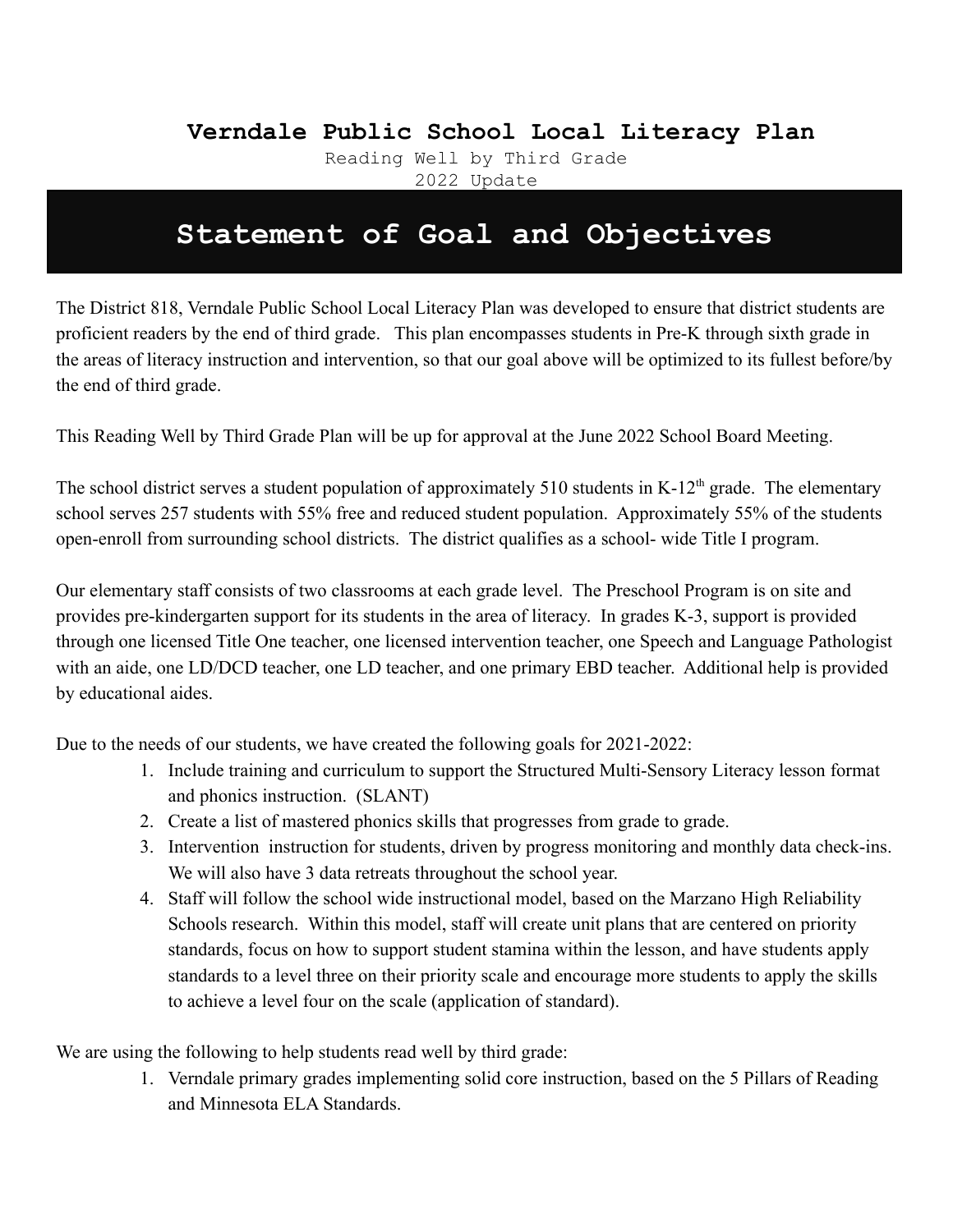- 2. A classroom-based intervention model of reading instruction WIN (What I Need) time. WIN time includes: Guided Reading, Structured Multisensory Literacy lessons, Standards Based instruction, and PRESS to provide additional support for students in tier 2 and tier 3.
- 3. Support and Interventions based off of the benchmark screening, diagnostic assessments, grade level common assessments and progress monitoring.

#### **Aligned Curriculum, Instruction, and Assessment**

The primary (K-4) uses Wonders as a curriculum resource to support MN ELA standards instruction and assessments. Our current reality is creating Critical Standards based unit plans following the High Reliability Schools model of instruction with Assessments and Wonders curriculum as the guide. Teachers need additional time next year to create the remainder of these unit plans with assessments and refine the units already done. Our K-6 elementary also uses the intervention framework and classroom Small group differentiated instruction to deliver instruction for students at their reading level. We have an elementary Book Room, as well as classroom leveled libraries, which provide instructional and independent leveled text for use in the small groups and independent reading. Additionally, 2 of the teachers have been trained in the Science of Reading structured lessons for intervention with students below grade level.

Student achievement results and growth data for benchmark screenings from Fall 2021 to Spring 2022, validates that children in grades K-3 are below grade level this year in foundational skills needed to be successful in reading. Intervention/Title One teachers used SLANT, a multisensory structured literacy program, for the bottom 30% of general education students, while classroom teachers used Guided Reading to support the remainder of the student for their reading needs. As students moved up in grade levels the phonics and fluency gap widened, which led to difficulty with comprehension. Therefore, this coming school year, we will include additional Professional Development on Structured Multisensory Literacy instruction for students not maintaining grade level, we will have data meetings monthly as check-ins, and benchmark data retreats.

All classes moved to synchronous instruction in the 2020-2021 school year. As a result, in 2022-2023 we will continue to address student growth with the established goals. We did and will continue to address student plateauing in the areas of fluency by continuing data check-ins and continuing with Structured Multisensory Literacy lessons. Teacher's will continue to develop unit plans that support the instruction of the MN ELA standards.

Student proficiency in reading is measured three times a year during benchmark testing. This information allows teachers to place students into the appropriate interventions to support their learning. Students showing greater need for improvement are monitored bi-weekly to monitor their individual reading growth. The interventions used with students are research-based and used to plan and enhance reading instruction for all students.

Using the assessment schedule below, students will be benchmark tested in the fall, winter, and spring of the school year. Goals are for students to attain the appropriate grade level achievement as determined by students' scores. Students will be rated according to need by On-Level, Strategic, or Intensive Levels of differentiated instruction. These levels also determine the frequency that students will be monitored, weekly (Intensive),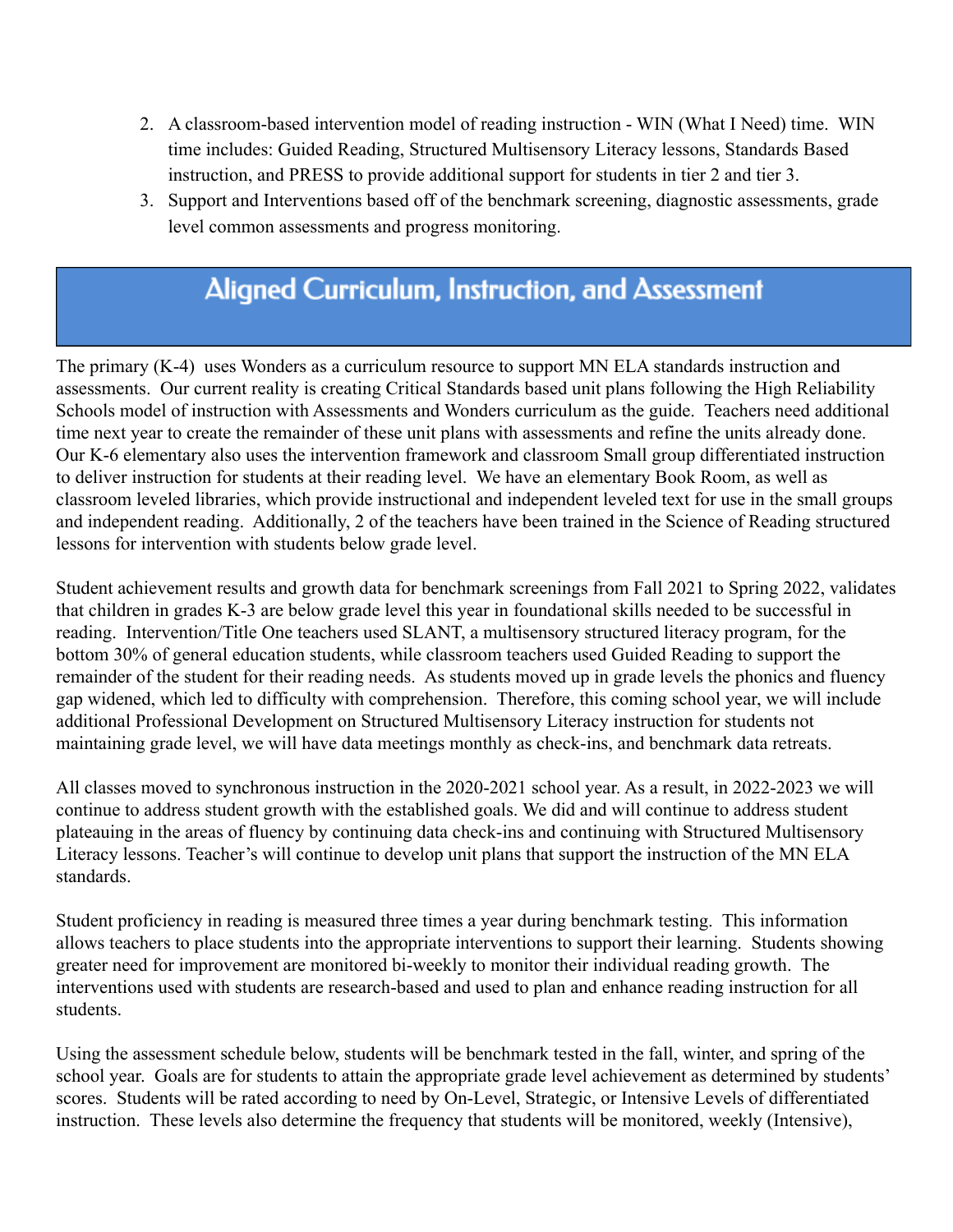bi-weekly (Strategic), or only at the benchmark dates (ON-Level). AIMSweb provides easy to read graphs that show student progress over the year that are shared with parents at conferences in the fall and spring of the year. Verndale K-6 Literacy Assessment Plan

|               | <b>Assessment</b>                     | <b>Types of Reading Data</b>                                                         | <b>Students Tested</b>                                        | <b>Administrator of Test</b>                                     |
|---------------|---------------------------------------|--------------------------------------------------------------------------------------|---------------------------------------------------------------|------------------------------------------------------------------|
| Fall          | 1. AIMSweb Fall<br><b>Benchmark</b>   | <b>Screening: For</b><br>1.<br><b>Differentiated</b><br><b>Instruction Placement</b> | K-6th Grade<br>1.                                             | <b>Classroom Teacher</b><br>1.<br><b>Classroom Teacher</b><br>2. |
|               | 2. F&P Benchmark<br>leveling          | <b>Screening: For</b><br>2.<br><b>Instruction Placement</b>                          | K-4th Grade<br>2.                                             |                                                                  |
|               | 3. Spelling Inventory                 | 3.<br><b>Diagnostic</b>                                                              | 2nd Grade<br>3.                                               | <b>Classroom Teacher</b><br>3.<br><b>Classroom Teacher</b><br>4. |
|               | 4. SLANT                              | Diagnostic<br>4.                                                                     | K-2 and Tier 2<br>4.<br>and 3 students<br>at 3rd-4th<br>grade |                                                                  |
| Winter        | 1. AIMSweb Winter<br><b>Benchmark</b> | <b>Screening: For</b><br>1.<br><b>Differentiated</b><br><b>Instruction Placement</b> | K-6th Grade<br>1.                                             | <b>Classroom Teacher</b><br>1.                                   |
|               | 2. F&P Benchmark<br>leveling          | <b>Screening: For</b><br>2.<br><b>Instruction Placement</b>                          | K-4th Grade<br>2.                                             | <b>Classroom Teacher</b><br>$\overline{2}$ .                     |
|               | 3. Spelling Inventory                 | 3.<br><b>Diagnostic</b>                                                              | 2nd Grade<br>3.                                               | <b>Classroom Teacher</b><br>3.                                   |
|               | 4. SLANT                              | <b>Diagnostic</b><br>4.                                                              | K-2 and Tier 2<br>4.<br>and 3 students<br>at 3rd-4th<br>grade | <b>Classroom Teacher</b><br>4.                                   |
| <b>Spring</b> | 1. AIMSweb Spring<br><b>Benchmark</b> | <b>Screening: For</b><br>1.<br><b>Differentiated</b><br><b>Instruction Placement</b> | K-6th Grade<br>1.                                             | 1. Classroom Teacher                                             |
|               | 2. F&P Benchmark<br>leveling          | <b>Screening: For</b><br>2.<br><b>Instruction Placement</b>                          | K-4th Grade<br>2.                                             | <b>Classroom Teacher</b><br>2.                                   |
|               | 3. Spelling Inventory                 | 3. Diagnostic                                                                        | 2nd Grade<br>3.                                               | 3. Classroom Teacher                                             |
|               | 4. SLANT                              | 4. Diagnostic                                                                        | K-2 and Tier 2<br>4.<br>and 3 students<br>at 3rd-4th<br>grade | 4. Classroom Teacher                                             |
| All           | <b>AIMSweb</b><br>1.                  | <b>Progress monitoring</b><br>1.                                                     | K-6th grade<br>1.                                             | <b>Classroom Teacher</b><br>1.                                   |
| Year          | <b>SLANT</b><br>2.                    | <b>Progress Monitoring</b><br>2.                                                     | K-2 tier 2/3<br>2.<br>students                                | <b>Title Teacher</b><br>2.                                       |
|               | 3. $F & P$<br><b>Benchmark</b>        | <b>Progress Monitoring</b><br>3.                                                     | K-4th grade<br>3.                                             | <b>Classroom Teacher</b><br>3.                                   |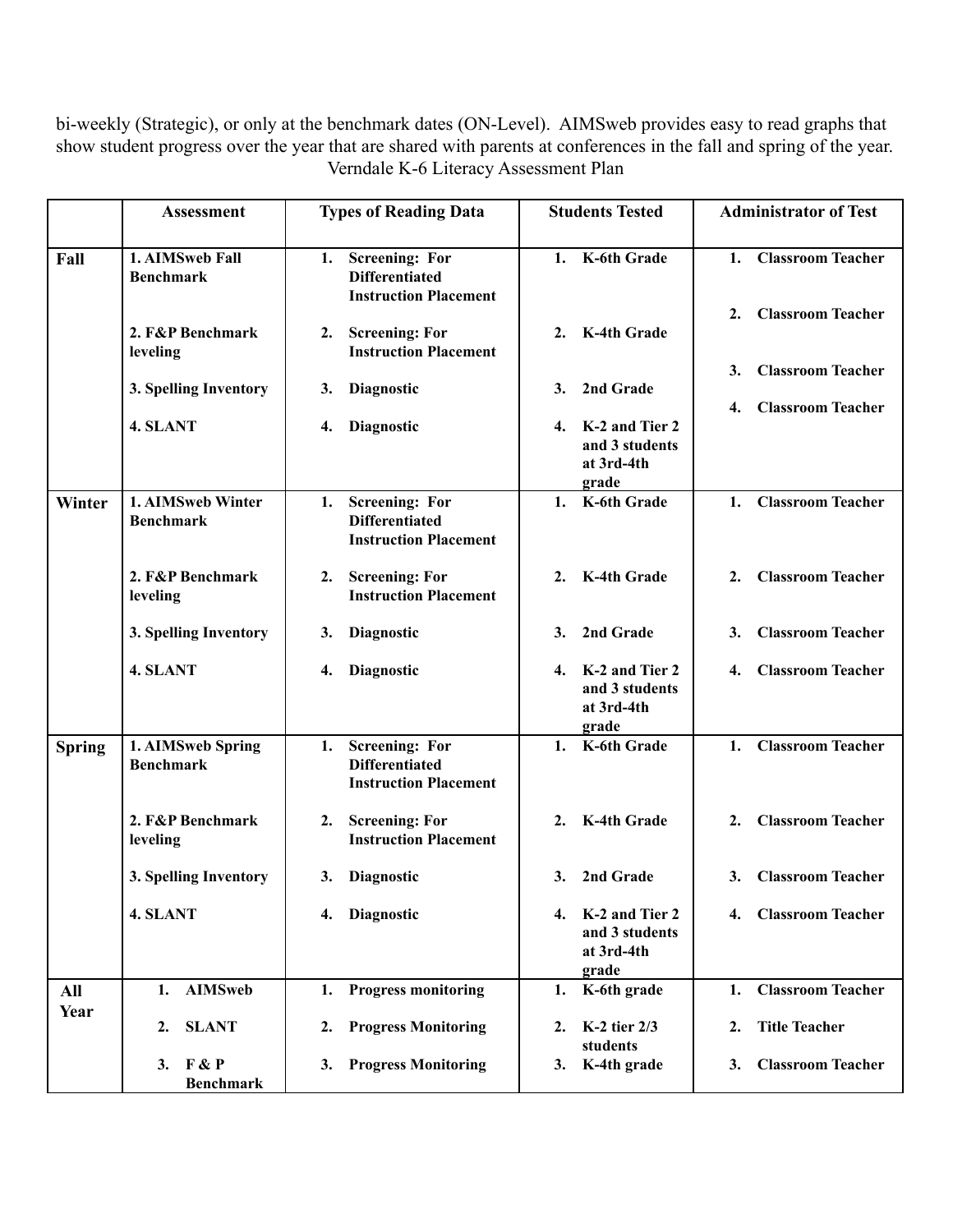## **Data Driven Decision Making**

Grade level data teams will meet monthly during the school year to review data and progress of all students. These teams will consist of grade level teachers, special education teachers, intervention teachers, and the principal. The following table will determine the agenda for each month.

| September | Administer benchmark tests (by classroom teachers) and review data from the Fall AIMSWEB benchmark<br>results, MCA scores, and F & P Benchmark Assessment System to 1-6 graders. Recommend and give<br>SLANT diagnostic assessments for placement into RtI Interventions. Start reading groups in K-6.<br>Intervention teachers will start interventions with students from the previous year, by the 2nd week of<br>school.            |
|-----------|-----------------------------------------------------------------------------------------------------------------------------------------------------------------------------------------------------------------------------------------------------------------------------------------------------------------------------------------------------------------------------------------------------------------------------------------|
| October   | Set up progress monitoring for students participating in strategic and intensive interventions by the 1st<br>week of October. Review data from standards based assessments. Make modifications to instruction and<br>intervention as indicated by data.                                                                                                                                                                                 |
| November  | Review progress monitoring the 1st Wednesday of the month for students participating in strategic and<br>intensive interventions. Review data from standards based assessments. Make modifications to<br>instruction and intervention as indicated by data.                                                                                                                                                                             |
| December  | Review progress monitoring the 1st Wednesday of the month for students participating in strategic and<br>intensive interventions. Review data from standards based assessments. Make modifications to<br>instruction and intervention as indicated by data.                                                                                                                                                                             |
| January   | Administer benchmark tests (by classroom teachers) and review data from the Winter AIMSWEB<br>benchmark results and F & P Benchmark Assessment System to 1-6 graders. Recommend and give<br>SLANT diagnostic assessments for placement into RtI Interventions. Start a new intervention reading<br>group in K-6. Intervention teachers will continue interventions with students while teachers are<br>benchmarking and analyzing data. |
| February  | Review progress monitoring the 1st Wednesday for students participating in strategic and intensive<br>interventions. Review data from standards based assessments. Make modifications to instruction and<br>intervention as indicated by data.                                                                                                                                                                                          |
| March     | Review progress monitoring the 1st Wednesday for students participating in strategic and intensive<br>interventions. Review data from standards based assessments. Make modifications to instruction and<br>intervention as indicated by data.                                                                                                                                                                                          |
| April     | Review progress monitoring the 1st Wednesday for students participating in strategic and intensive<br>interventions. Review data from standards based assessments. Make modifications to instruction and<br>intervention as indicated by data.                                                                                                                                                                                          |
| May       | Administer benchmark tests (by classroom teachers) and review data from Spring AIMSWEB benchmark<br>results and F & P Benchmark Assessment System to 1-6 graders. Recommend and give SLANT<br>diagnostic assessments for placement into RtI Interventions next year. Update and analyze data to<br>evaluate Read Well by Third Grade plan and next year's focus.                                                                        |
| August    | Administer/review entrance screeners on all incoming kindergarten students.                                                                                                                                                                                                                                                                                                                                                             |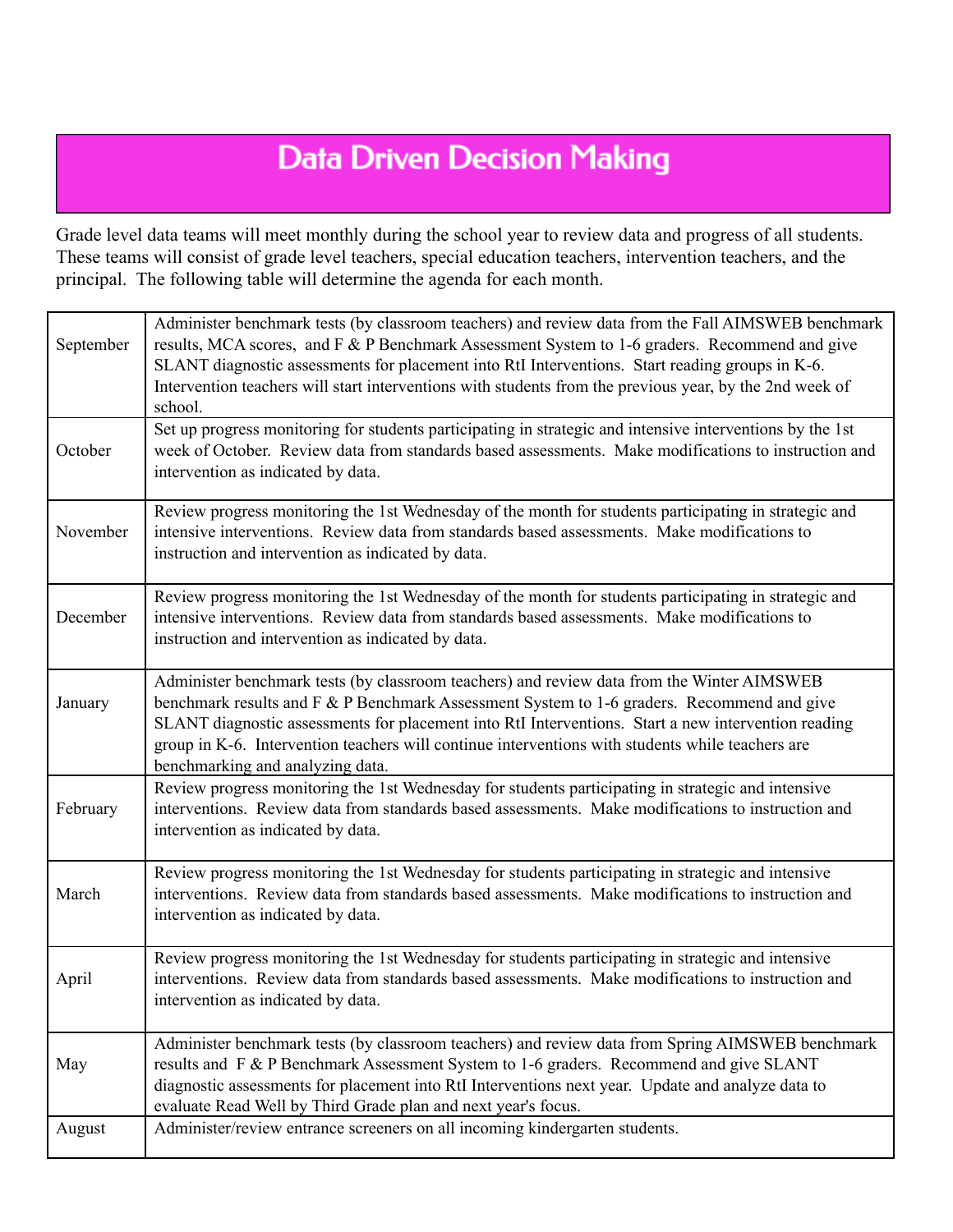In the spring of each school year we will use data to evaluate proficiency of goals. If students meet these proficiencies, we know our core, supports, and intervention programs have had a positive effect on our students and therefore were a success for all involved.

Benchmark data will be used to document the outcomes of the Verndale Literacy Plan. This information will guide the format for the continued use or modifications of these interventions.

# **Multi-Tiered Levels of Support**

Interventions and instructional support will be available to students not reading at or above grade level in grades Kindergarten through Grade 3. Targeted Services and Summer School are programs that offer additional interventions to students in need. Verndale Elementary Language Arts Block includes instruction, practice, and support in: Reading, Spelling, and Writing.

| Tier 1                             |                                                                                                                                                                     | Tier 2                                                                                                                                                                                         | Tier 3                                                                                                                                                                                                       |
|------------------------------------|---------------------------------------------------------------------------------------------------------------------------------------------------------------------|------------------------------------------------------------------------------------------------------------------------------------------------------------------------------------------------|--------------------------------------------------------------------------------------------------------------------------------------------------------------------------------------------------------------|
| <b>Core Instruction</b><br>$\circ$ | $\bullet$ K-4 120 minutes<br>5-6 60 minutes<br><b>Differentiation used</b><br><b>Covers all 5 Pillars</b><br>Phonemic<br><b>Awareness:</b><br>Wonders<br>curriculum | Interventions $\sim$ K-4<br>Guided Reading small<br>group support<br>(classroom) or<br><b>SLANT Multisensory</b><br>$\bullet$<br><b>Structured Literacy</b><br>Support (intervention<br>staff) | LD and DCD instruction:<br>Need to qualify for this<br>support<br>Read 180 and Corrective<br>Reading(5th-6th Grade)<br><b>Corrective Reading</b><br>(3rd-4th Grade)<br>Made for Me Literacy<br>(K-2nd Grade) |
| $\circ$                            | <b>Phonics:</b><br>Wonders<br>curriculum                                                                                                                            | <b>Foster Grandparents</b><br>1:1 for K-1 students<br>$\bullet$<br>needing support with                                                                                                        | <b>Small Group</b><br>Differentiated Guided<br><b>Reading Small Group</b>                                                                                                                                    |
| $\bigcirc$                         | <b>Fluency:</b><br>S.S.R, Daily 5 Read<br>to self/Someone,<br>Online Epic                                                                                           | foundational skills in<br>reading                                                                                                                                                              | instruction in the<br>classroom. Based on<br>standards assessments and<br>progress monitoring.                                                                                                               |
| $\circ$                            | <b>Comprehension:</b><br>Strategy instruction                                                                                                                       |                                                                                                                                                                                                |                                                                                                                                                                                                              |
| $\circ$                            | <b>Vocabulary:</b><br>Wonders<br>curriculum                                                                                                                         |                                                                                                                                                                                                |                                                                                                                                                                                                              |

Using the Minnesota Common Core ELA Standards, each grade level has developed Critical Standards that align the state standards to our literacy plan. Several teachers have started using a Standards based pre and post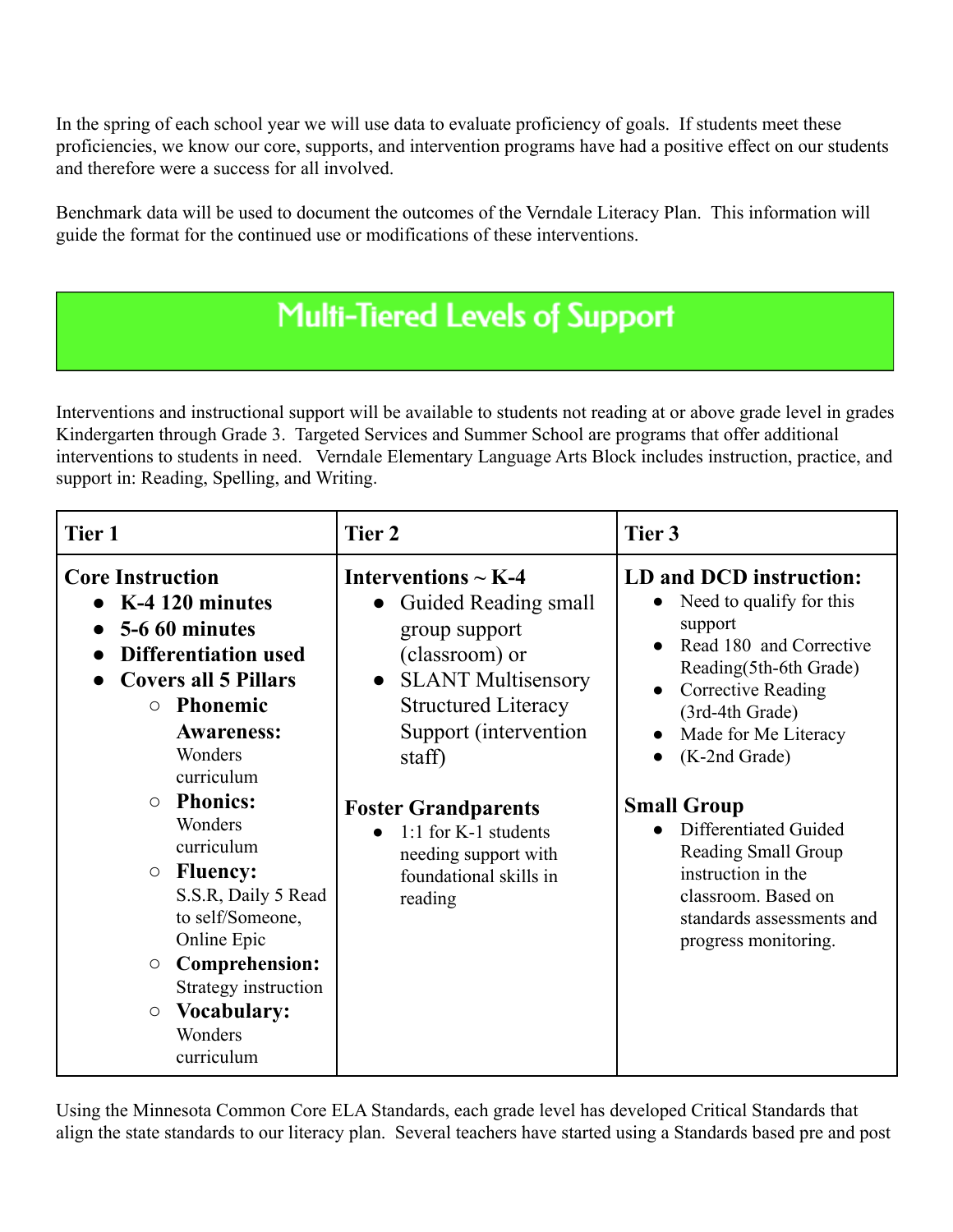assessment to measure student mastery of standards in reading. As we move forward with our school-wide reading instruction, all classrooms have been given professional development on using ELA standards as their foundational curriculum. Students not meeting grade level in any of the five pillars of core literacy instruction will be given research based intervention opportunities to enhance their reading to meet or exceed grade level. Students "near target" receive Tier 2 services during intervention time, while students "below target" receive additional Tier 3 services in class, Special Education, or with intervention staff.

#### **Job-Embedded Professional Development**

All teachers are actively participating in Professional Learning Communities that are driven with a focus on student learning. PLC groups collaboratively reflect on instruction that is research-based and proven to be effective. The district has allocated eight 2-hour late start days to accommodate job-embedded professional development. This job-embedded professional development has allowed teachers to implement new ideas and pedagogy into their classroom instruction. The district promotes development of instructional strategies that are effective for all students, The two- hour late starts also allow time for professional collaboration on implementation of these strategies.

Our school is also involved in the Marzano High Reliability Schools grant for Region 5. Teachers have achieved Level 1 certification, safe, supportive and collaborative learning environments. Level 1 focus includes specific strategies for shared decision making and developing collaborative processes that clarify the work of teacher teams and help schools operate as a cohesive network of teams clearly focused on curriculum, instruction, assessment, and achievement for all students. The school has also achieved Level 2 certification, effective teaching in every classroom with a school wide instructional model. This level creates a culture of supporting teachers with their pedagogical growth.

Teachers are currently working on Level 3 certification, guaranteed and viable curriculum. Teachers are building instructional strategies and creating standards-based unit plans. Unit plans include proficiency scales to assess student progress toward proficiency of the standard and assessments. Teachers are observed by administration focusing on their High Reliability work. Administration uses a combination of informal walkthroughs, as well as formal observation to monitor instructional practices in the classrooms. Mentor teachers are assigned to new teaching staff members to ensure high quality literacy instruction. All staff are required to develop an Individual Growth and Development Plan that includes SMART goals for professional growth that are measured with student data.

The District Leadership Team and Elementary Leadership Team are in place to monitor the professional development needs of the staff , including the area of literacy instruction. PLCs and in-service topics cover the areas of literacy that support strong teaching practices.